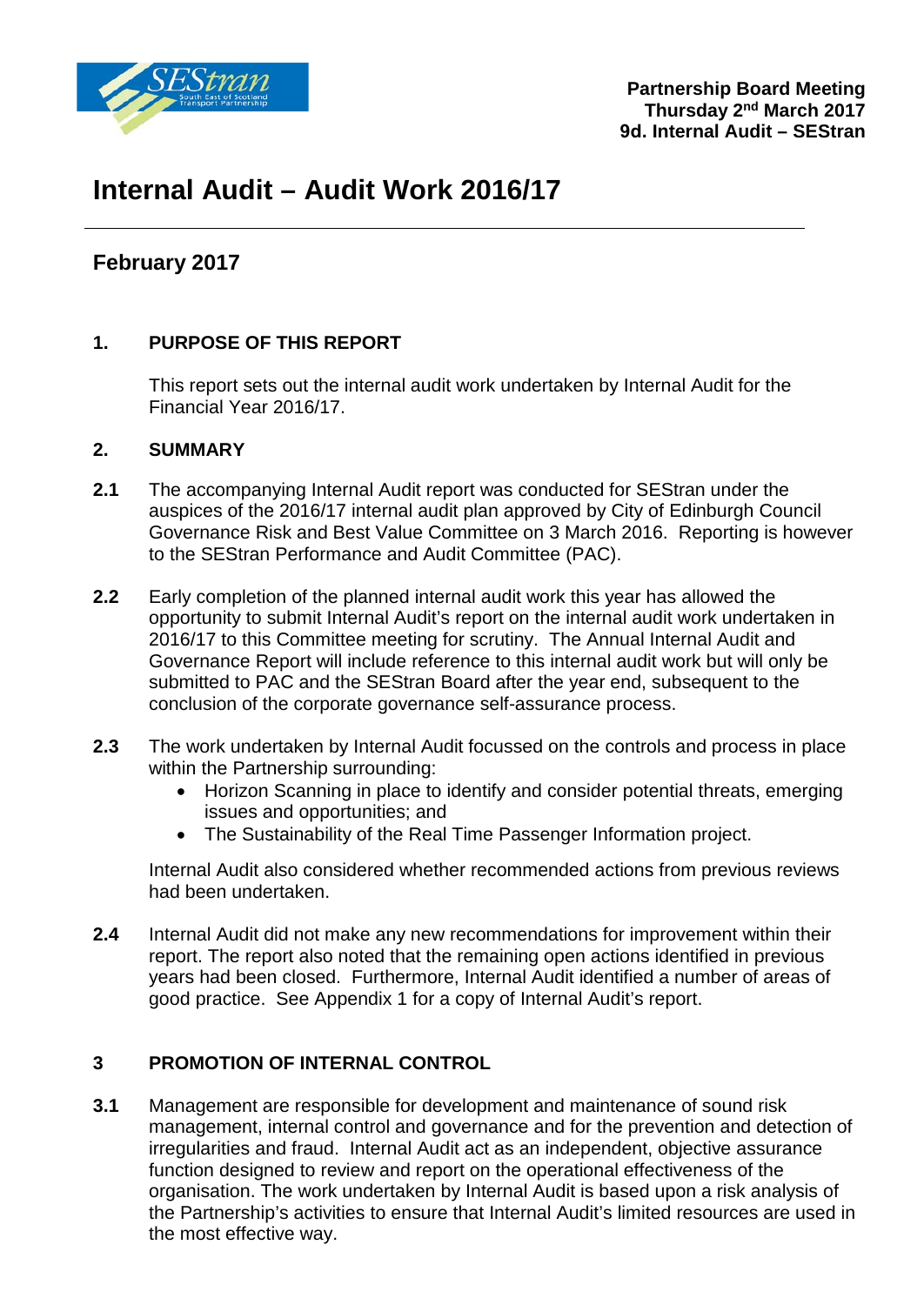### **4 RECOMMENDATION**

- **4.1** The Board is requested to:
	- Note the contents of this report.
	- Identify any areas which they consider would benefit from being reviewed in 2017/18

### **Hugh Thomson Principal Audit Manager**

| <b>Appendices</b>                  | Appendix 1 - 2016/17 Internal Audit Report SEStran    |
|------------------------------------|-------------------------------------------------------|
| Contact/Tel                        | Hugh Thomson, Principal Audit Manager (0131) 469 3147 |
| <b>Background</b><br><b>Papers</b> | <b>None</b>                                           |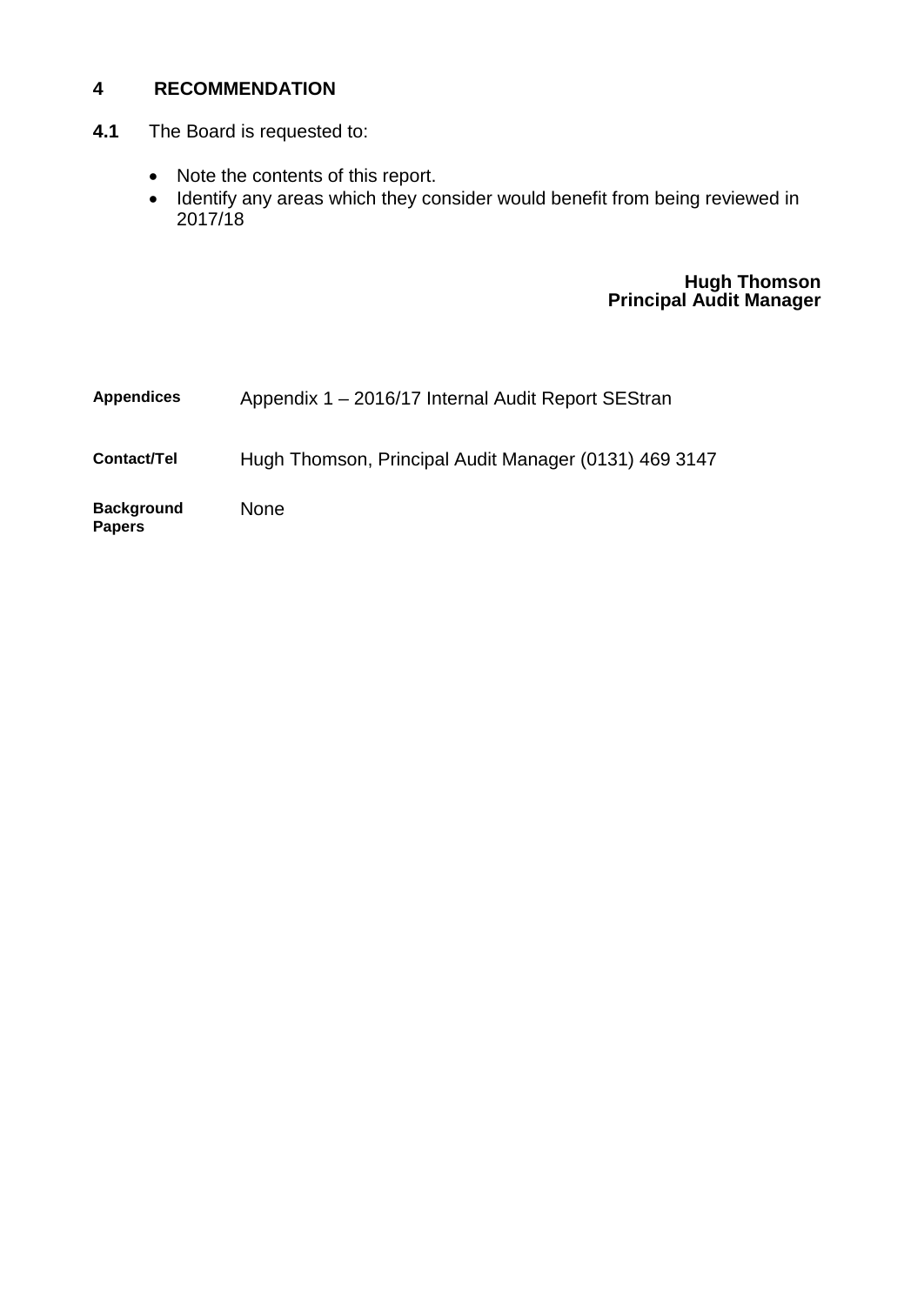# *The City of Edinburgh Council*  Internal Audit

## **Annual Audit**

## **SESTRAN**

Final Report

February 2017

**JB1602** 

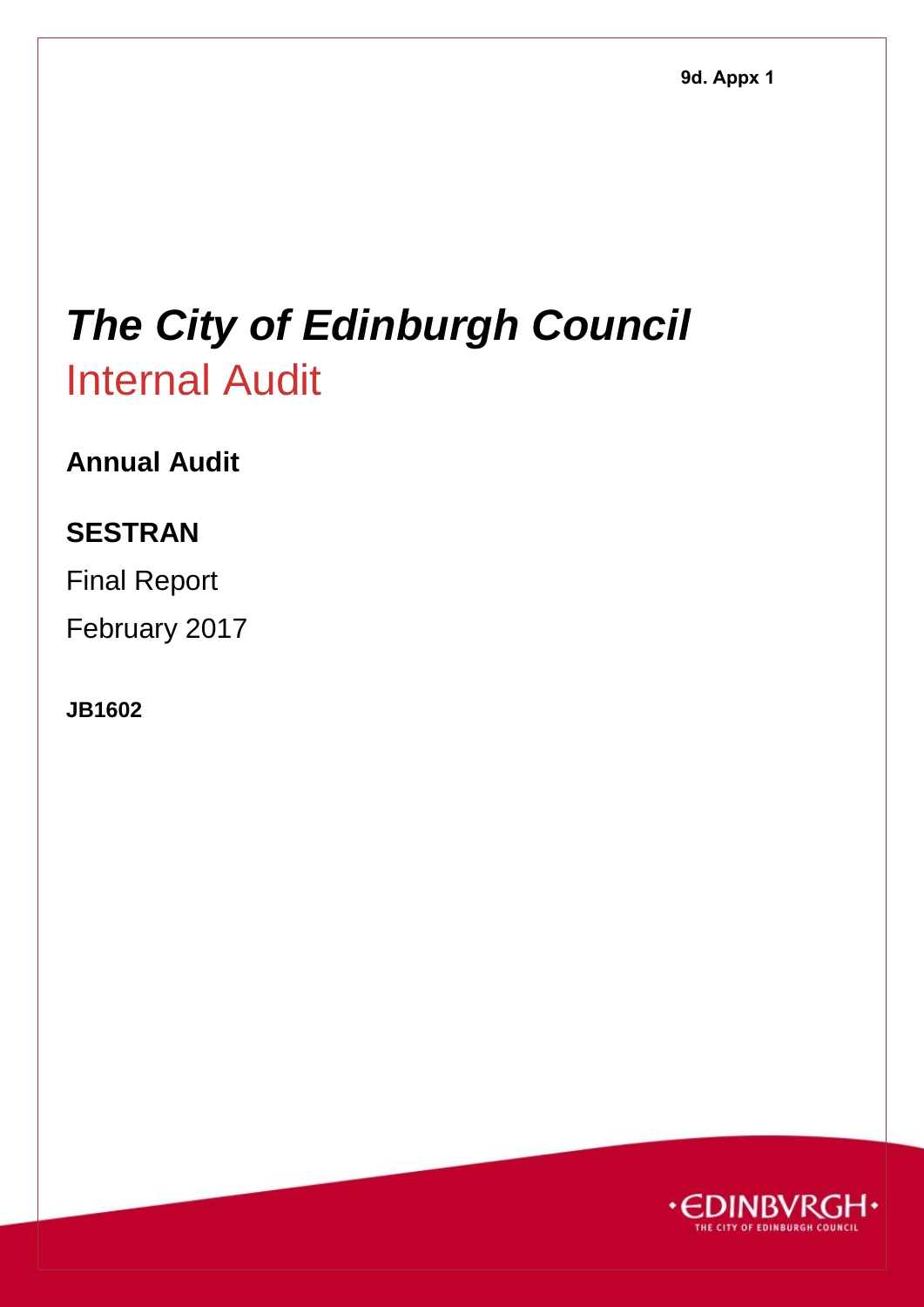## **Contents**

| <b>Executive summary</b>                  |             |
|-------------------------------------------|-------------|
| 1. Background and Scope                   |             |
| Appendix 1 - Basis of our classifications | 4           |
| Appendix 2 – Terms of Reference           | $5^{\circ}$ |

This internal audit review is conducted for SEStran under the auspices of the 2016/17 internal audit plan approved by the Governance, Risk and Best Value Committee in March 2016. The review is designed to help SEStran assess and refine its internal control environment. It is not designed or intended to be suitable for any other purpose and should not be relied upon for any other purpose. The City of Edinburgh Council accepts no responsibility for any such reliance and disclaims all liability in relation thereto.

The internal audit work and reporting has been performed in line with the requirements of the Public Sector Internal Audit Standards (PSIAS) and as a result is not designed or intended to comply with any other auditing standards.

It is management's responsibility to design, implement and maintain an effective control framework, and for the prevention and detection of irregularities and fraud. This is an essential part of the efficient management of SEStran.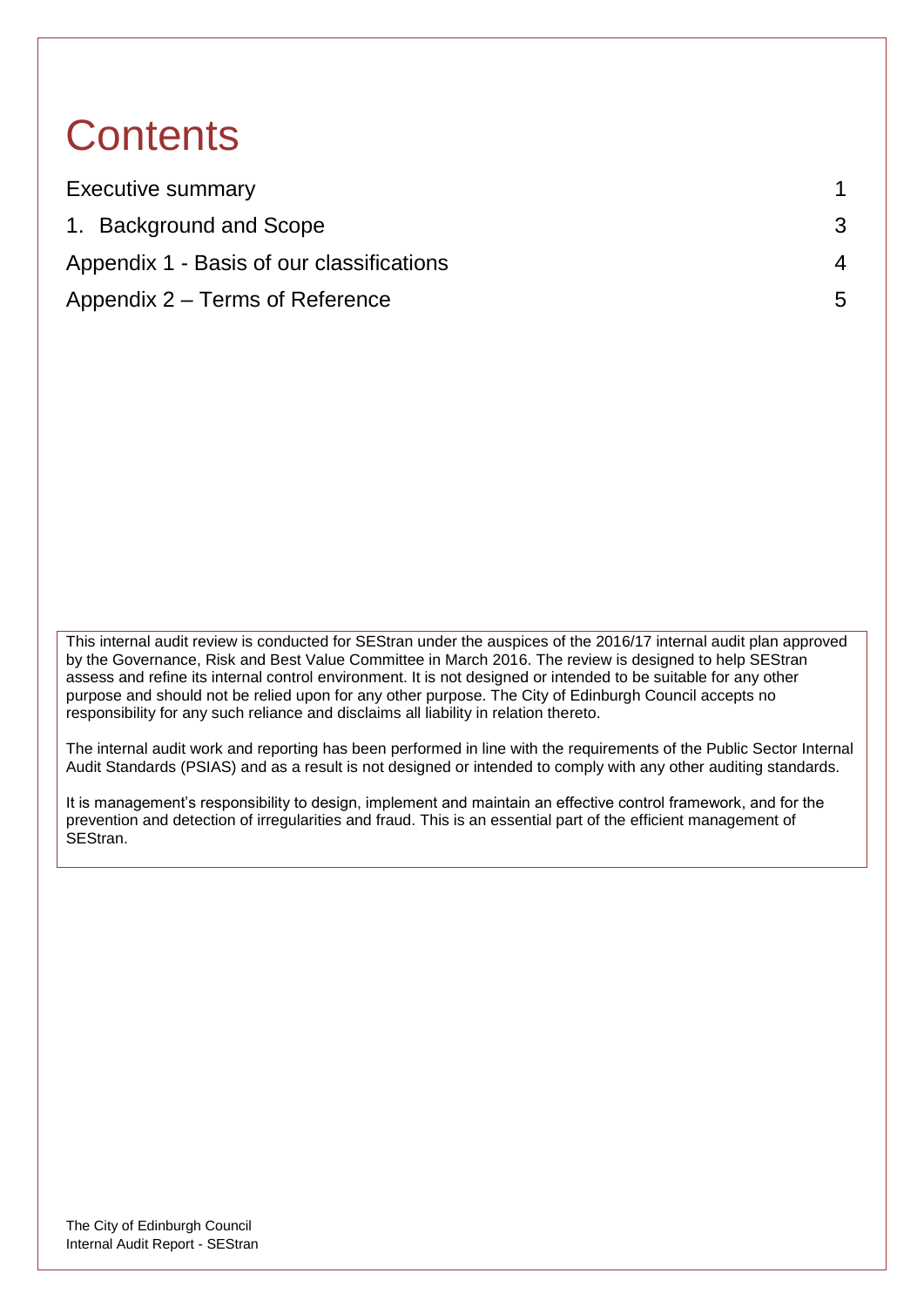## <span id="page-4-0"></span>Executive summary

## Total number of findings

### Summary of findings

The key strategic issues which are likely to impact on the future state of SEStran are:

- The Edinburgh and South East Scotland City Region Deal;
- Review of the National Transport Strategy; and
- Scottish Planning System White Paper.

There is significant momentum behind the City Deal so this is likely to be the key driver for change. Scrutiny of previous City Deal Applications and the Planning Consultation document gives an indication that an integrated Planning and Transport Function will be required going forward.

The following risks have been identified by the Partnership Director:

- SEStran and SESplan do not have identical Local Authority makeup. It is considered unlikely that there will be unanimous support for a move to a model 3 Transport Authority;
- Local Authority Chief Executives, Council Leaders, Senior Officials and SEStran Board Members may not agree on strategic direction and resourcing of required changes; and
- Regional Transport Authorities may be not be part of the revised National Transport Strategy.

The following areas of good practice were identified:

- Management have in place a robust mechanism to ensure key strategic issues are identified and measures are put in place as far as practical to get ready for future state and mitigate any key risks. These include:
	- o Active engagement with Scottish Government, Transport Scotland, Partner Members and Chief Officers, and associated transport organisations;
	- o Commissioning independent research to inform decision making;
	- o Equalities measures being put in place to increase Board diversity;
	- $\circ$  Submission of proposals for future EU funding in partnership with Universities in developing areas relevant to planning and transport;
	- o Realignment of staffing roles to maximize use of relevant skillsets; and
	- o Future proofing staff by way of development opportunities.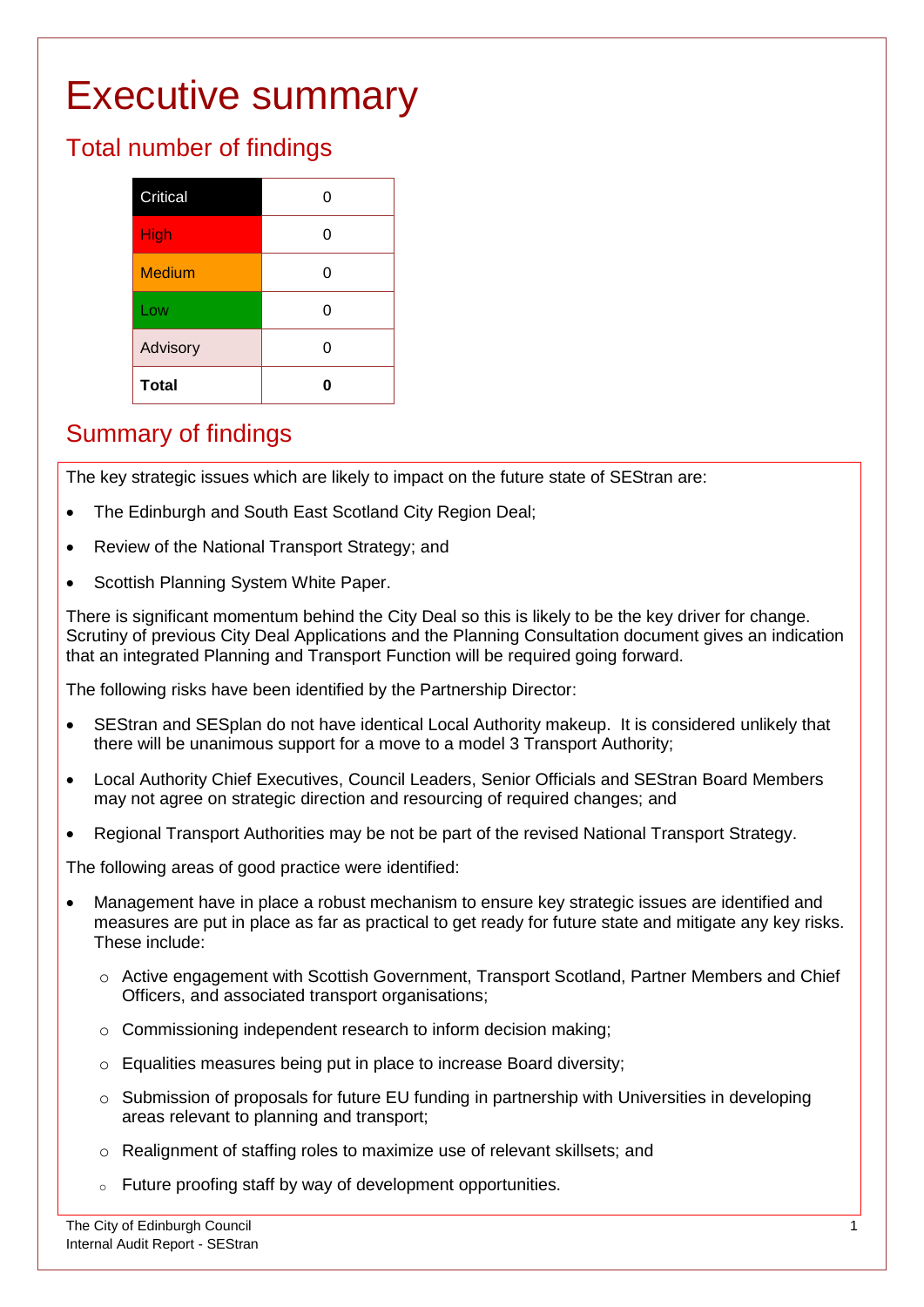- Real Time Passenger Information (RTPI):
	- o Proactive management of the RTPI project; and
	- o Focus on the ongoing sustainability and future direction of RTPI.
- Successful implementation of outstanding audit actions from previous years.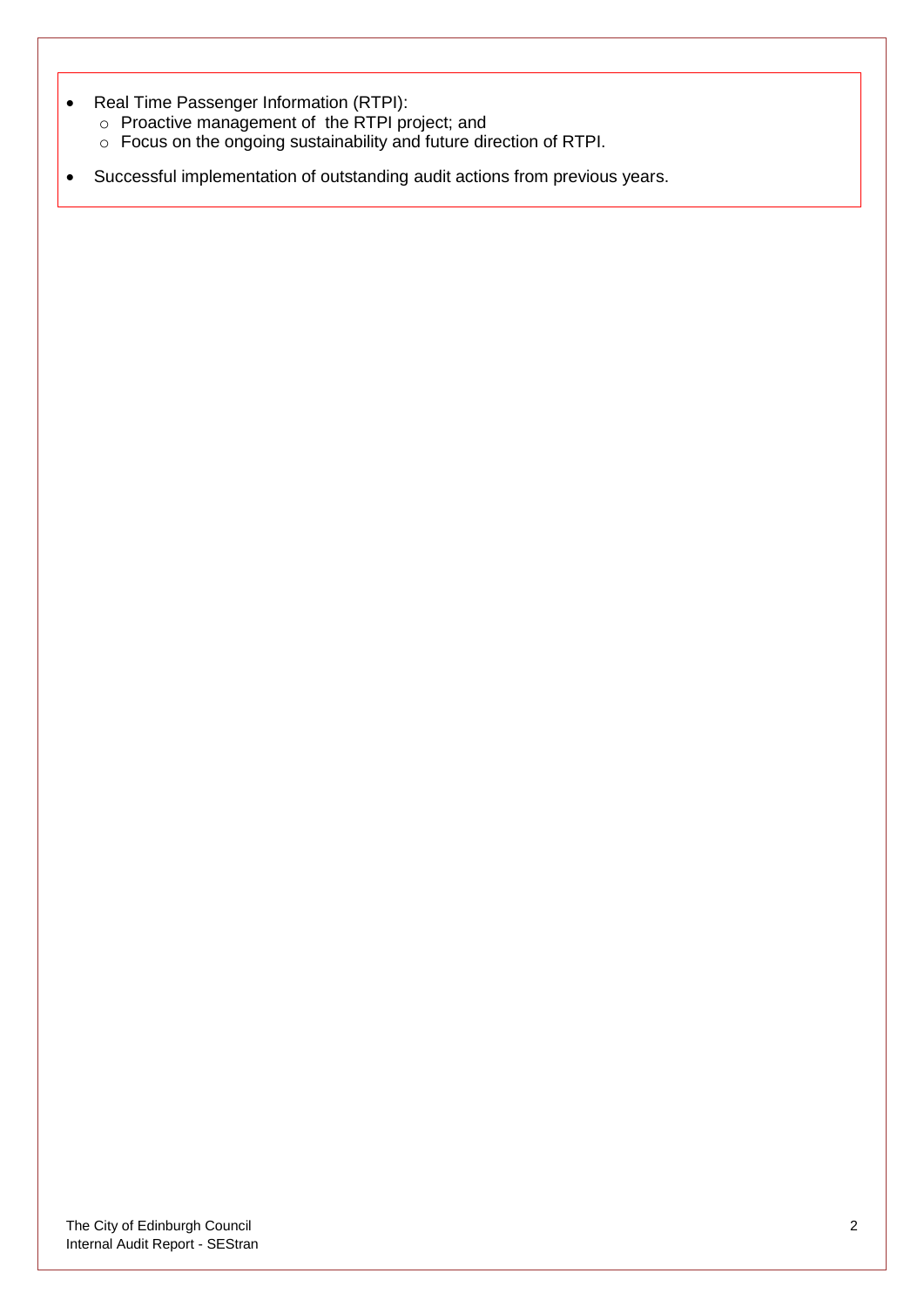## <span id="page-6-0"></span>1. Background and Scope

The South East of Scotland Transport Partnership (SEStran) is one of seven Regional Transport Partnerships in Scotland. The Partnership area includes eight Local Authorities, and is home to 28% of Scotland's population.

There is a huge diversity of transportation issues within the SEStran Partnership area, from urban congestion to rural public transport and from ferry ports to airports.

SEStran aims to address these issues and work towards a more sustainable and efficient transport network. SEStran's Regional Transport Strategy (RTS) is the cornerstone of their work. It lays out their vision for the strategic development of transport in south east Scotland up to 2028 and includes a particular focus on links to and from Edinburgh, as the economic hub of the region.

Current strategic issues facing the Partnership include:

- A consultation paper on the future of the Scottish Planning system, issued by the Chief Planner in January 2017 includes proposals that land use and transport planning should be integrated.
- Transport Scotland has begun a review of the National Transport Strategy which will inform the next Strategic Transport Projects Review and will consider transport governance, including the role of Regional Transport Partnerships.
- Six of the SEStran Partner Local Authorities that make up the Edinburgh and South East Scotland City region are working collectively on a bid to the UK and Scottish Governments for a City Region Deal. It is considered that closer integration of strategic development activities would improve the success of this bid.

### Scope

The scope of this review was to review the processes & controls in place over key strategic issues.

The sub-processes and related control objectives included in the review are:

Horizon Scanning:

 There is a strategy and processes in place to identify potential threats, risks, emerging issues and opportunities, including but not restricted to, the proposals to realign SEStran and SESplan (the Strategic Development Planning Authority for Edinburgh and South East Scotland), and / or move to become a model 3 authority.

Sustainability of Major Projects: Real Time Passenger Information (RTPI):

- There is a strategy in place to identify alternative sources of funding to cover the expansion of information services provided;
- There is a strategy in place to engage with all Partner Authorities, and key public and private sector organisations to maximise the access to information services across all sectors and regions; and
- There is a strategy in place to cover funding of ongoing maintenance, repairs, fees and replacement costs for RTPI hardware and software in use.

Follow Up Work:

All agreed recommendations from the previous audits have been successfully implemented.

For the full terms of reference see appendix 2.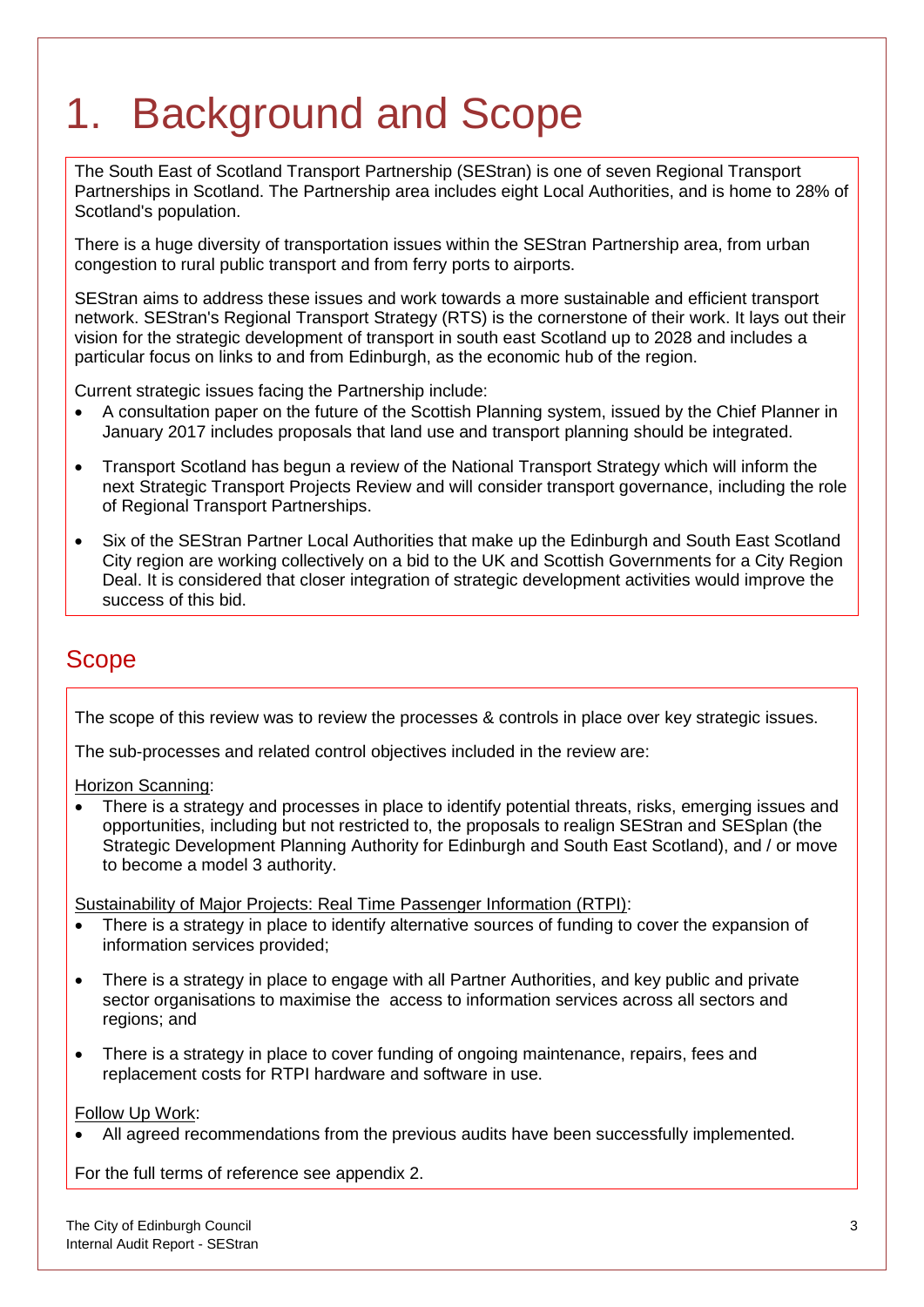# <span id="page-7-0"></span>Appendix 1 - Basis of our classifications

| <b>Finding</b><br>rating | <b>Assessment rationale</b>                                                                                                                                                                                                                                                                                                                                                |
|--------------------------|----------------------------------------------------------------------------------------------------------------------------------------------------------------------------------------------------------------------------------------------------------------------------------------------------------------------------------------------------------------------------|
| <b>Critical</b>          | A finding that could have a:<br><b>Critical</b> impact on operational performance; or<br><b>Critical</b> monetary or financial statement impact; or<br><b>Critical</b> breach in laws and regulations that could result in material fines or consequences; or<br>Critical impact on the reputation or brand of the organisation which could threaten its future viability. |
| <b>High</b>              | A finding that could have a:<br><b>Significant</b> impact on operational performance; or<br>$\bullet$<br>Significant monetary or financial statement impact; or<br>$\bullet$<br>Significant breach in laws and regulations resulting in significant fines and consequences; or<br>$\bullet$<br><b>Significant</b> impact on the reputation or brand of the organisation.   |
| <b>Medium</b>            | A finding that could have a:<br><b>Moderate</b> impact on operational performance; or<br>$\bullet$<br>Moderate monetary or financial statement impact; or<br>$\bullet$<br>Moderate breach in laws and regulations resulting in fines and consequences; or<br>۰<br>Moderate impact on the reputation or brand of the organisation.<br>$\bullet$                             |
| Low                      | A finding that could have a:<br><b>Minor</b> impact on the organisation's operational performance; or<br>٠<br>Minor monetary or financial statement impact; or<br>٠<br>Minor breach in laws and regulations with limited consequences; or<br>Minor impact on the reputation of the organisation.<br>٠                                                                      |
| <b>Advisory</b>          | A finding that does not have a risk impact but has been raised to highlight areas of inefficiencies or good<br>practice.                                                                                                                                                                                                                                                   |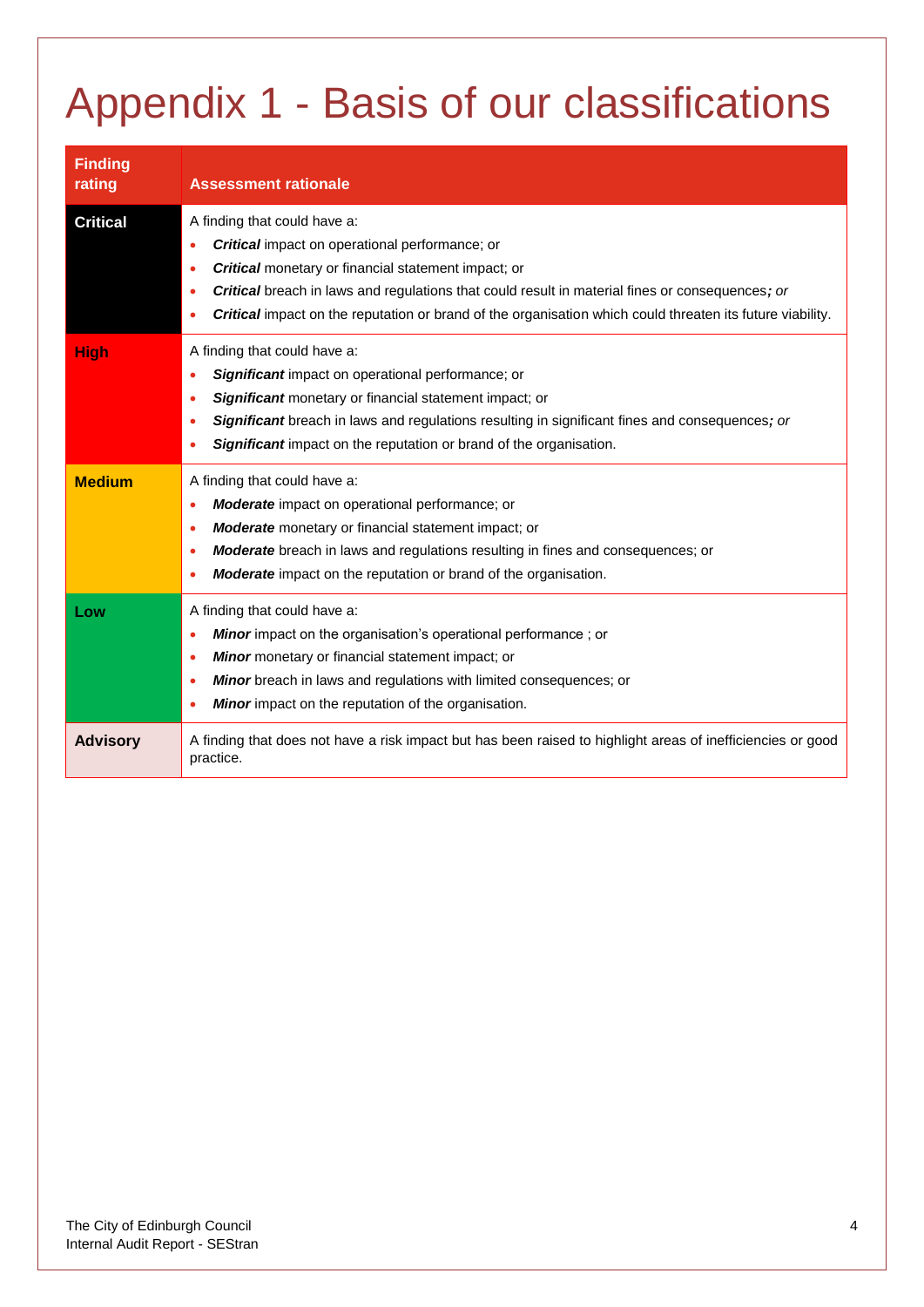## <span id="page-8-0"></span>Appendix 2 – Terms of Reference

## **SEStran**

### Terms of Reference – Annual Audit, ref JB1602

To: George Eckton, Partnership Director

From: Magnus Aitken, Chief Internal Auditor, Date: 30<sup>th</sup> November 2016

### Cc: *See Key Contacts List*

This review is being undertaken as part of the 2016/17 internal audit plan approved by the Governance, Risk and Best Value Committee in March 2016.

### **Background**

The South East of Scotland Transport Partnership (SEStran) is one of seven Regional Transport Partnerships in Scotland. The partnership area includes eight local authorities, and is home to 28% of Scotland's population. There is a huge diversity of transportation issues within the SEStran partnership area, from urban congestion to rural public transport and from ferry ports to airports. SEStran aims to address these issues and work towards a more sustainable and efficient transport network. SEStran's Regional Transport Strategy (RTS) is the cornerstone of their work. It lays out their vision for the strategic development of transport in south east Scotland up to 2028 and includes a particular focus on links to and from Edinburgh, as the economic hub of the region.

#### **Scope**

The scope of this review will be to review the processes & controls in place over key strategic issues. The sub-processes and related control objectives included in the review are:

| <b>Sub-process</b>                                                                | <b>Control Objectives</b>                                                                                                                                                                                                                                                                                                                                                                                                                                                                                            |
|-----------------------------------------------------------------------------------|----------------------------------------------------------------------------------------------------------------------------------------------------------------------------------------------------------------------------------------------------------------------------------------------------------------------------------------------------------------------------------------------------------------------------------------------------------------------------------------------------------------------|
| Horizon Scanning                                                                  | • There is a strategy and processes in place to identify potential threats,<br>risks, emerging issues and opportunities, including but not restricted to, the<br>proposals to realign SEStran and SESplan (the Strategic Development<br>Planning Authority for Edinburgh and South East Scotland), and / or move<br>to become a model 3 authority.                                                                                                                                                                   |
| Sustainability of Major<br>Projects: Real Time<br>Passenger Information<br>(RTPI) | • There is a strategy in place to identify alternative sources of funding<br>to cover the expansion of information services provided;<br>• There is a strategy in place to engage with all partner authorities,<br>and key public and private sector organisations to maximise the<br>access to information services across all sectors and regions; and<br>• There is a strategy in place to cover funding of ongoing<br>maintenance, repairs, fees and replacement costs for RTPI<br>hardware and software in use. |
| Follow Up Work                                                                    | • All agreed recommendations from the previous audits have been<br>successfully implemented.                                                                                                                                                                                                                                                                                                                                                                                                                         |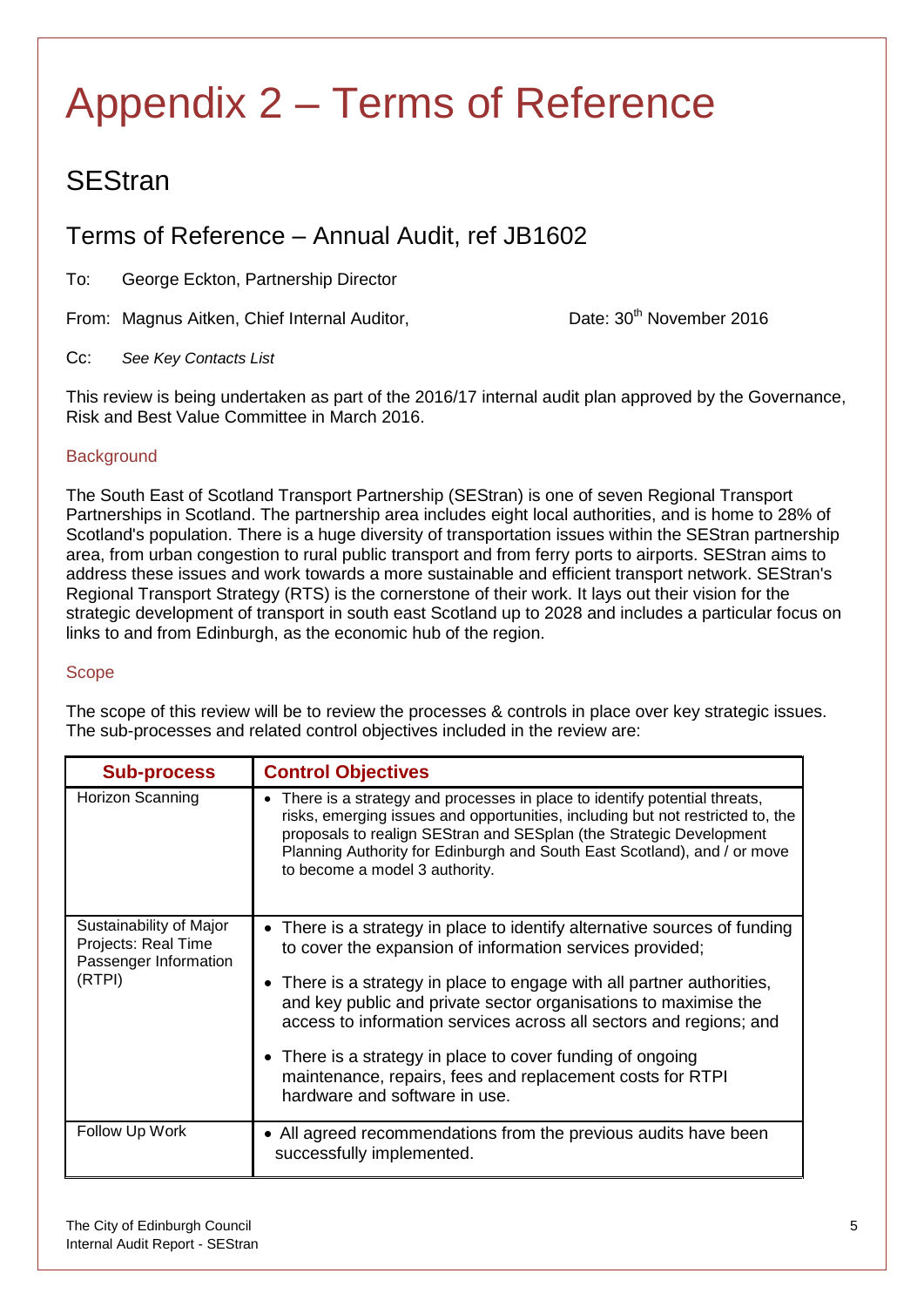#### Approach

Our audit approach is as follows:

- Obtain an understanding of the processes through discussions with key personnel, and review of systems documentation and walkthrough tests where applicable;
- $\bullet$  Identify the key risks;
- Evaluate the design of the controls in place to address the key risks; and
- Test the operating effectiveness of the key controls.

#### Our Responsibilities

The role of Internal Audit is to act as an independent, objective assurance and consulting function, designed to add value and improve the operational effectiveness of the organisation. Internal Audit has unrestricted access to all activities undertaken in the organisation in order to independently review and report on the governance, risk management and control processes established by management.

Internal auditors will ensure they conduct their work with due professional care and in line with the requirements of the Public Sector Internal Audit Standards and other relevant professional standards.

The responsibilities of Internal Audit in respect of individual audit assignments are detailed in Appendix 2.

### Your Responsibilities

It is Management's responsibility to develop and maintain sound systems of risk management, internal control and governance and for the prevention and detection of irregularities and fraud. Internal Audit work should not be seen as a substitute for Management's responsibilities for the design and operation of these systems.

Management will co-operate with Internal Audit on assignments and provide access to records, systems and staff as required within a reasonable timeframe following the request.

Where an audit report is delivered, management are required to provide formal responses to all recommendations, including specifying responsibility and anticipated dates for the implementation of the solutions within two weeks of the draft report being issued. They are also responsible for the implementation of the solutions and this implementation will be monitored and subject to follow-up review.

Internal audit work is performed solely for SEStran and solely for the purposes outlined above. Reports and documents prepared by Internal Audit should not be provided to anyone else.

The responsibilities of the Auditee in respect of individual audit assignments are detailed in Appendix 2.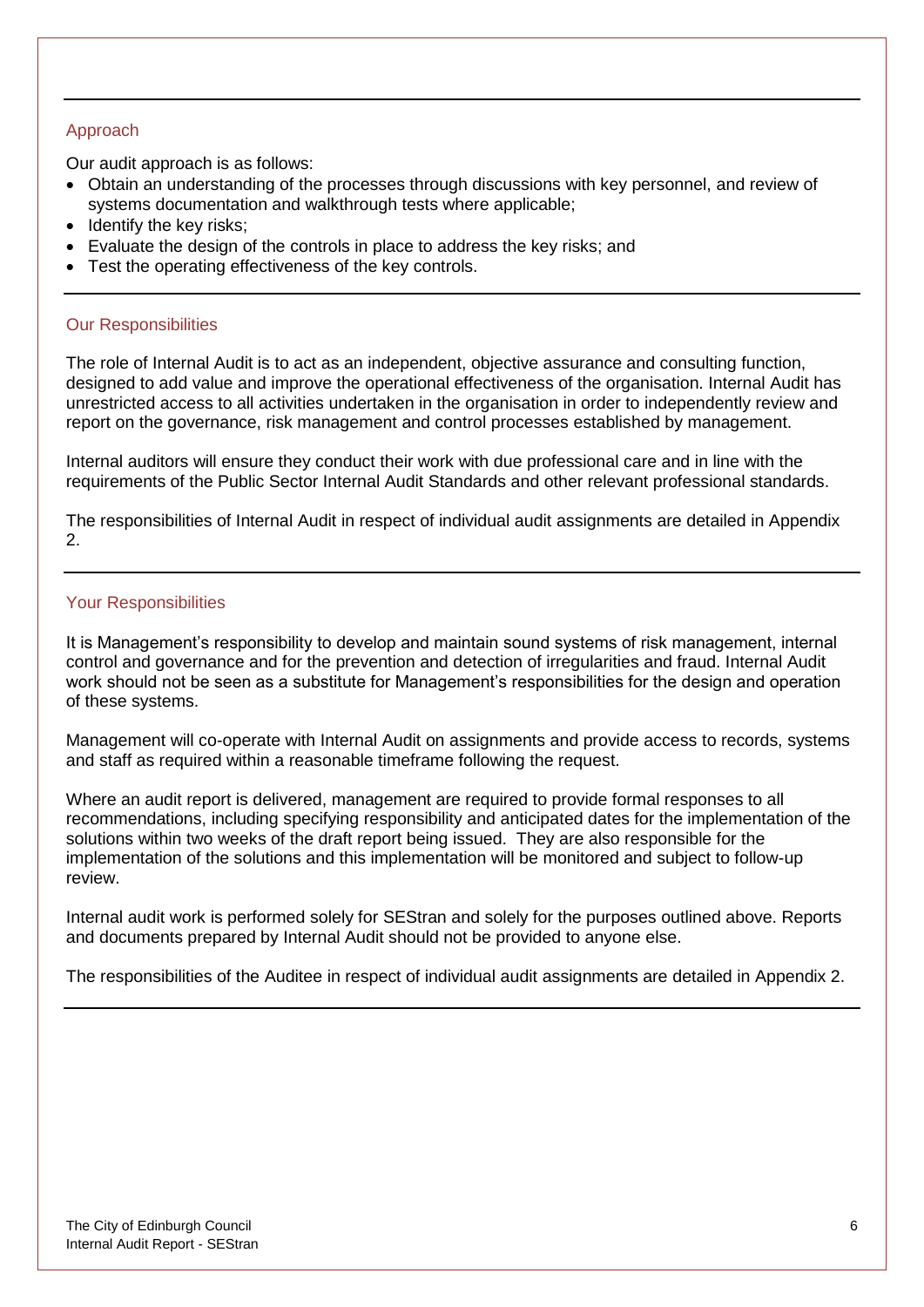### Internal Audit Team

| <b>Name</b>           | Role                           | <b>Contact Details</b> |
|-----------------------|--------------------------------|------------------------|
| Magnus Aitken         | <b>Chief Internal Auditor</b>  | 0131 469 3143          |
| Hugh Thomson          | <b>Principal Audit Manager</b> | 0131 469 3147          |
| <b>Christine Shaw</b> | Internal Auditor               | 0131 469 3075          |

### Key Contacts

| <b>Name</b>     | Title                                        | Role                  | <b>Contact Details</b> |
|-----------------|----------------------------------------------|-----------------------|------------------------|
| George Eckton   | <b>SEStran Partnership Director</b>          | <b>Review Sponsor</b> | 0131 524 5152          |
| Angela Chambers | <b>SEStran Office Manager</b>                | <b>Key Contact</b>    | 0131 524 5154          |
| Jim Grieve      | <b>SEStran Programme Manager</b>             | <b>Key Contact</b>    | 0131 524 5160          |
| Andrew Ferguson | <b>SEStran Secretary &amp; Legal Advisor</b> | <b>Key Contact</b>    | 03451 555555           |
|                 |                                              |                       | x442241                |
| Iain Shaw       | <b>CEC Principal Accountant</b>              | <b>Key Contact</b>    | 0131 469 3117          |

#### **Timetable**

| <b>Fieldwork Start</b>         | 28 <sup>th</sup><br>November 2016 |
|--------------------------------|-----------------------------------|
| <b>Fieldwork Completed</b>     | <sup>מק</sup> פ<br>December 2016  |
| Draft report to Auditee        | 6 <sup>th</sup><br>January 2017   |
| <b>Response from Auditee</b>   | 20 <sup>th</sup><br>January 2017  |
| <b>Final Report to Auditee</b> | $127th$ January 2017              |
|                                |                                   |

### Appendix 1: Information Request

It would be helpful to have the following available prior to our audit or at the latest our first day of field work:

Not applicable; relevant background papers provided following scoping meeting.

This list is not intended to be exhaustive; we may require additional information during the audit which we will bring to your attention at the earliest opportunity.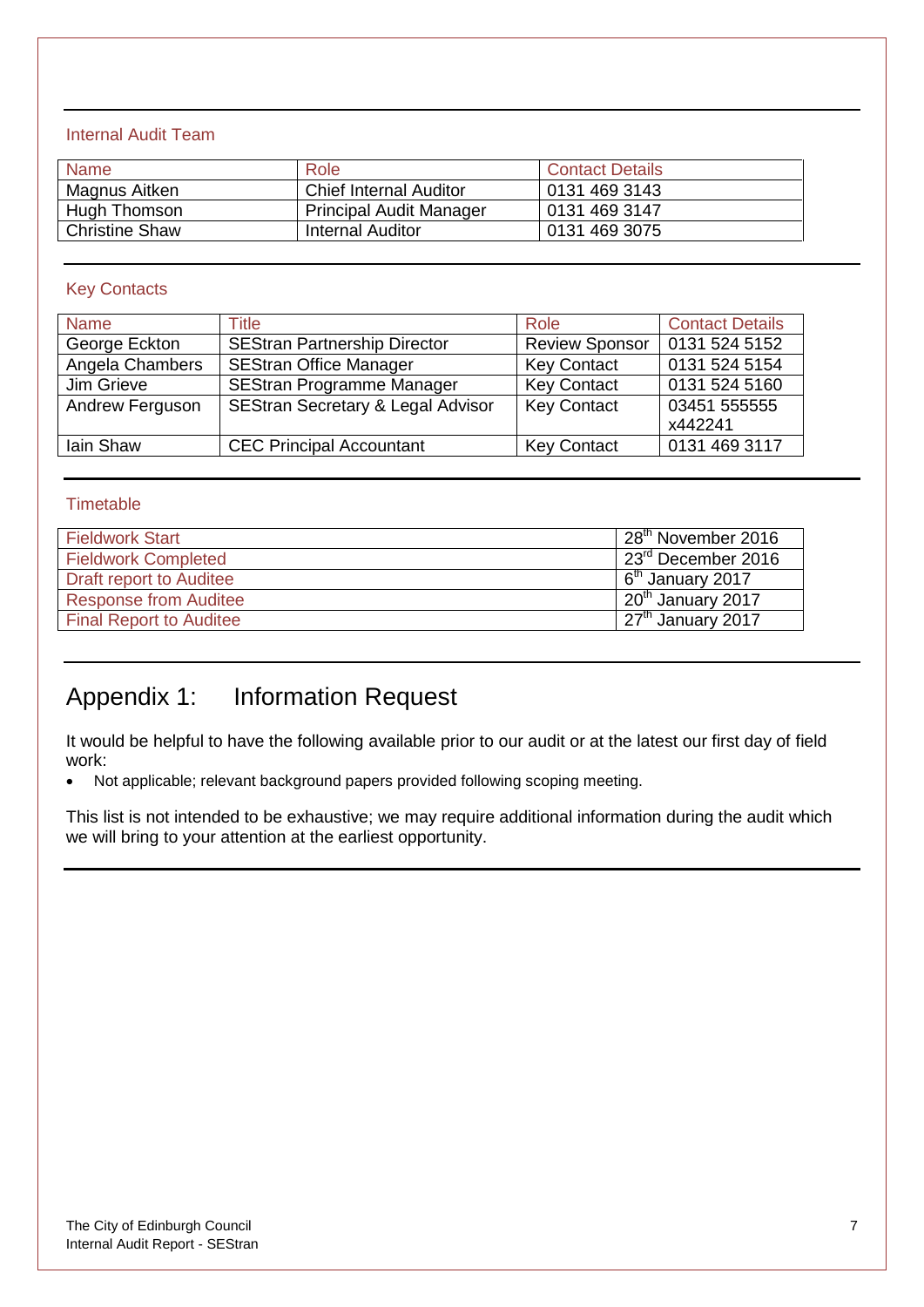## Appendix 2: Key Audit Stages, Responsibilities and Timetable

| Area                                         | <b>Principles</b>                                                                            | <b>Further guidance</b>                                                                                                                                                                                                                                                                                                                                               |
|----------------------------------------------|----------------------------------------------------------------------------------------------|-----------------------------------------------------------------------------------------------------------------------------------------------------------------------------------------------------------------------------------------------------------------------------------------------------------------------------------------------------------------------|
| <b>Planning</b><br>the audit                 | Agreeing the<br>audit scope and<br>objectives                                                | Internal Audit will determine and make arrangements for<br>$\bullet$<br>sufficient resources to achieve audit engagement<br>objectives. This will be based on an evaluation of the<br>nature and complexity of each engagement, time<br>constraints and available resources.                                                                                          |
|                                              |                                                                                              | An initial planning meeting will be held between Internal<br>$\bullet$<br>Audit and the Partnership Director. The planning meeting<br>will be held in advance of the audit fieldwork commencing.<br>The purpose of the meeting will be to agree the scope<br>and objectives for the review, requirements during the<br>audit and a reporting and closeout timetable.  |
|                                              |                                                                                              | The Partnership Director will identify the personnel who<br>$\bullet$<br>have the relevant knowledge and are best placed to<br>answer questions in relation to the audit scope. The<br>Partnership Director will be responsible for notifying these<br>staff of the audit scope and any other requirements<br>agreed with Internal Audit during the planning meeting. |
|                                              |                                                                                              | Internal Audit shall be responsible for organising meetings<br>$\bullet$<br>with relevant staff.                                                                                                                                                                                                                                                                      |
| <b>Audit</b><br>fieldwork<br>and<br>planning | Timely<br>communication of<br>issues identified<br>during fieldwork                          | The Auditee will be informed of the progress of the audit<br>$\bullet$<br>on a regular basis.<br>Any issues identified during the fieldwork by Internal Audit<br>$\bullet$<br>will be discussed with the relevant staff to ensure that<br>they are accurate and proposed recommendations are<br>valid and achievable.                                                 |
|                                              |                                                                                              | Any material issues (Critical) will be raised by Internal<br>$\bullet$<br>Audit with the Partnership Director immediately as they<br>arise.                                                                                                                                                                                                                           |
| <b>Reporting</b>                             | Closeout meeting<br>to discuss and<br>agree the internal                                     | The closeout meeting will be undertaken with the<br>$\bullet$<br>Partnership Director within two weeks of the audit<br>fieldwork being completed.                                                                                                                                                                                                                     |
|                                              | audit report                                                                                 | Internal Audit will provide the Partnership Director with a<br>$\bullet$<br>copy of the draft report within 2 weeks of completing the<br>fieldwork.                                                                                                                                                                                                                   |
| <b>Reporting</b>                             | Management<br>response to<br>internal audit                                                  | The Partnership Director will have 2 weeks to provide<br>$\bullet$<br>management comments on the findings and<br>recommendations in the Internal Audit report.                                                                                                                                                                                                        |
|                                              | report                                                                                       | Internal Audit will issue the final report to the Partnership<br>$\bullet$<br>Director within 1 week of receipt of management<br>comments.                                                                                                                                                                                                                            |
| <b>Reporting</b>                             | Reporting of<br>internal audit<br>findings to the<br>Performance &<br><b>Audit Committee</b> | Internal Audit shall prepare an internal audit update report<br>$\bullet$<br>annually for the Performance & Audit Committee. The<br>update report will summarise the findings arising from the<br>finalised internal audit report. It will also include progress<br>on implementation of prior year internal audit<br>recommendations.                                |